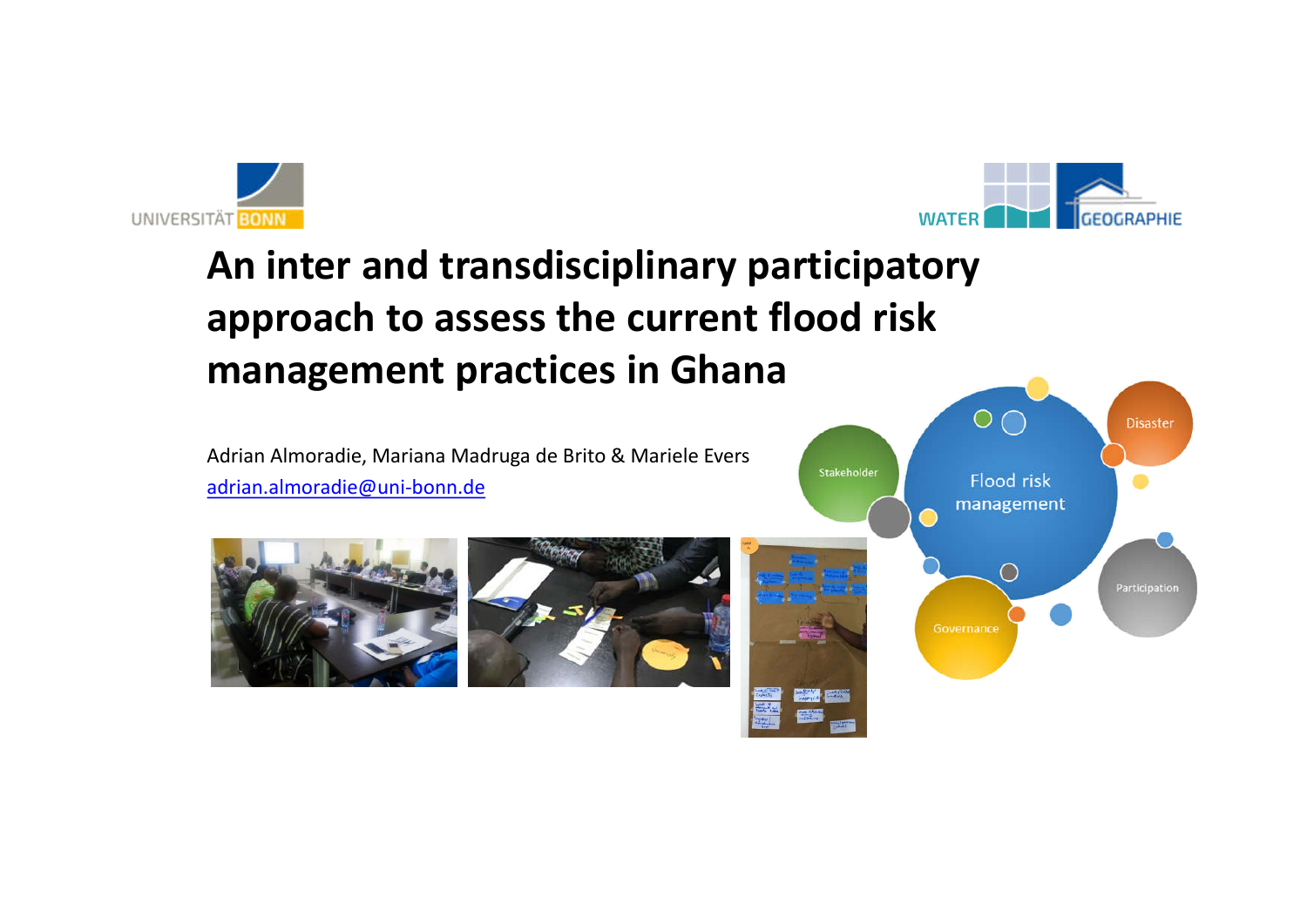



The following guiding questions with an overview of answers will guide you through the display

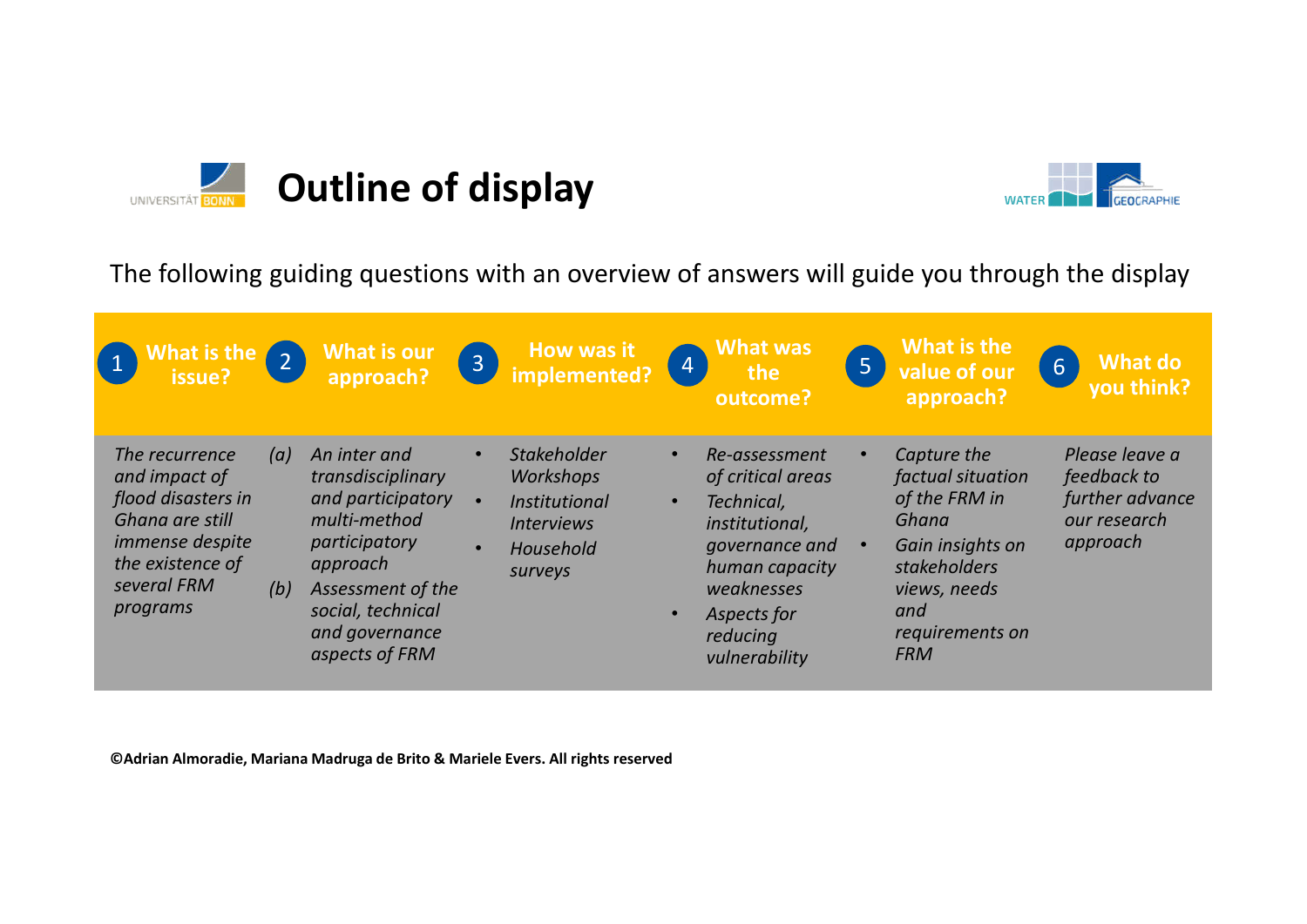

### **(1) What is the issue?**



Dapaong

- In West Africa, Ghana is one of the countries most susceptible to floods
- Annual occurrence of major flood (e.g. in 2018, water releases from the Bagre Dam in Burkina Faso affected 100,000 people and destroyed 196 km² of fields)
- Flooding experienced in different parts of the country (fluvial, pluvial and costal flooding)
- Ghanaian government has established several mitigation strategies and policies (e.g. National Water Policy and Blue Agenda) to reduce flood impacts
- Why do flood disasters occur despite the existence of several institutional and non-institutional FRM programs?
- A need to investigate Ghana's national current flood risk management (FRM) strategy to better identify the gaps, weaknesses, and challenges



Bolgatanga

Produced from: ARC-GIS ESRI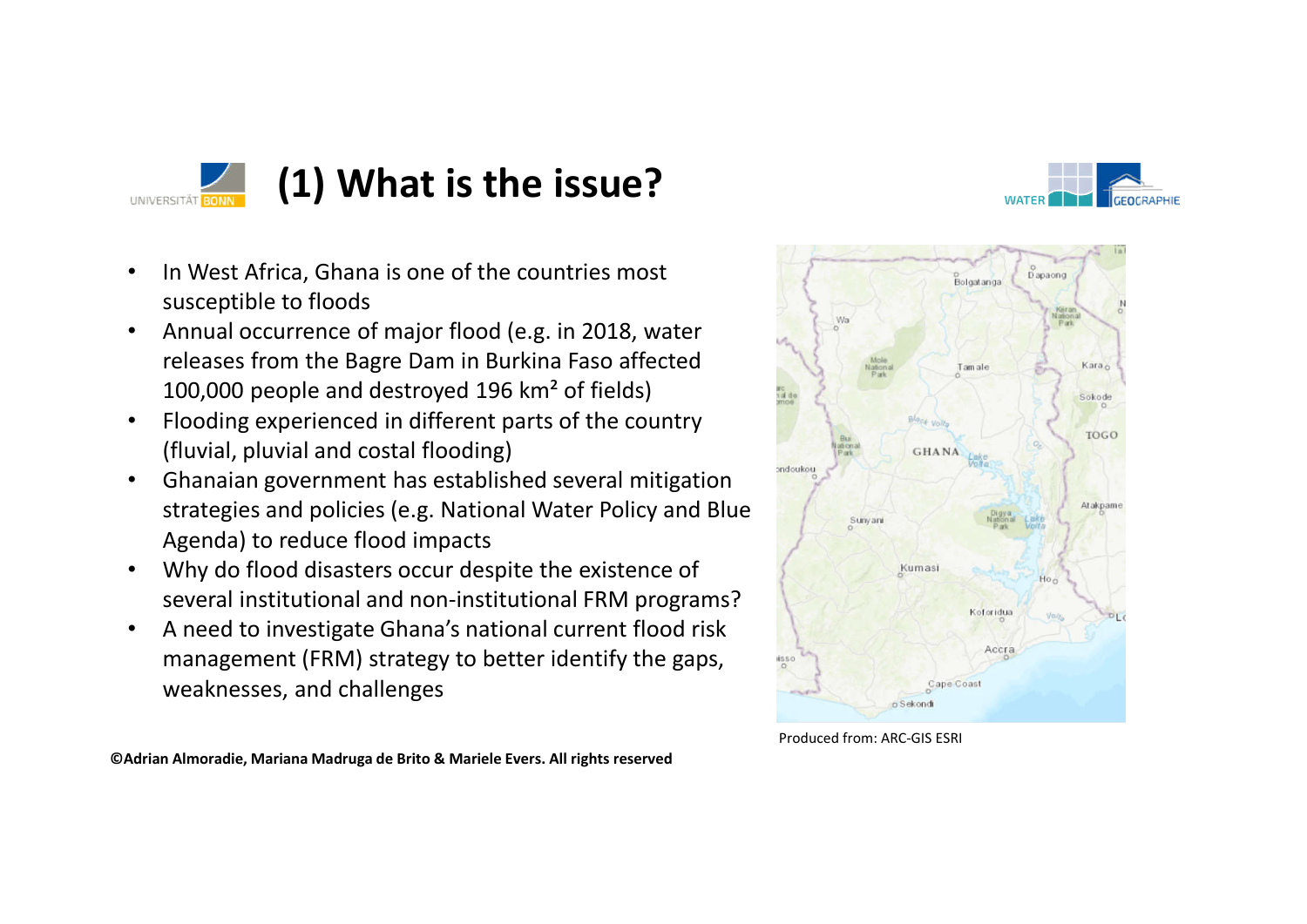



- The shortcomings on information dissemination of scientific facts and flood risk to decision makers, stakeholders and citizens in Ghana impose the need of a systematic analysis of flood prevention/management in an inter and trans-disciplinary approach.
- The following approach and methods were structured guided by questions on Ghana's FRM weaknesses and challenges on social, technical and governance.

Approach and methods:

- Systematic literature review- using Web of Science and Science Direct databases
- Stakeholder analysis- using snowball sampling
- Online surveys- mixture of open-ended, multiple responses and Likert-scale questions
- Workshops- group discussion and use of participatory mapping, problem tree analysis and multi-criteria decision-analysis (MCDA) method
- Interviews (institutions and household)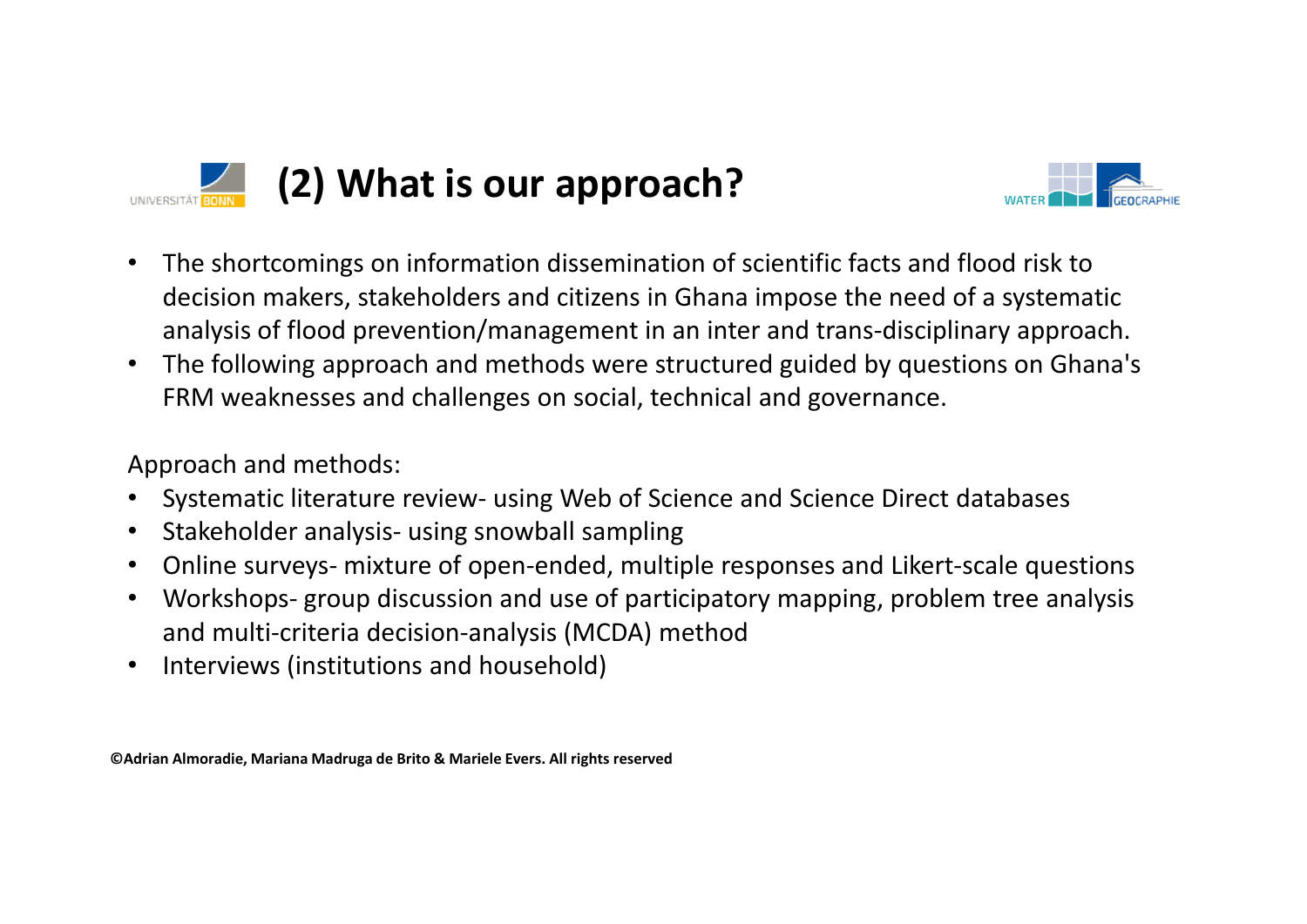

Systematic literature review

- For years 2009 to 2019- using search strings flood, inundation and Ghana
- Out of 165 articles queried, 53 articles were selected Stakeholder analysis (snowball sampling)
	- 51 stakeholders contacted
	- 33 stakeholders replied
	- Developed a sociogram organized by the degree of centrality

Online surveys

- Questionnaires- using Survey Monkey
- Consisted of 10 questions- FRM gaps, existing measures, risk perception and flood governance structures
- 33 stakeholders participated

**©Adrian Almoradie, Mariana Madruga de Brito & Mariele Evers. All rights reserved** 





Social network diagram depicting the linkages between the stakeholders



Online participants background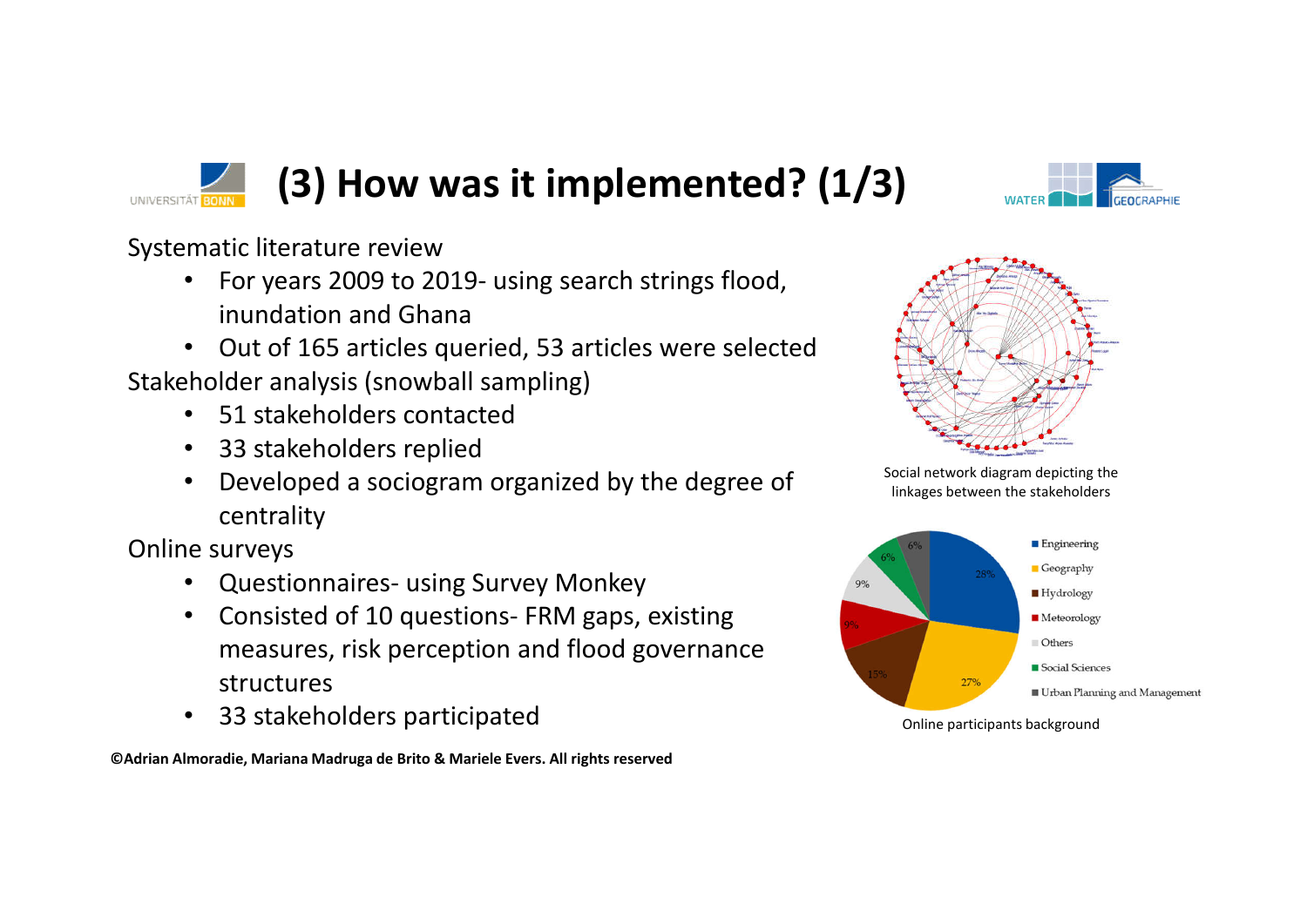

### **(3) How was it implemented? (2/3)**



#### **Workshops**

- One-day workshop in Ghana with 29 participants
- Identify critical areas using Participatory Mapping
- Identify major problems and their causal relationships using Problem Tree
- Group ranking of vulnerability and exposure criteria using cardinal ranking (CAR) MCDA method
- Group discussion about coping strategies for floods and risk governance and policy





Example implementation of Problem Tree



exposure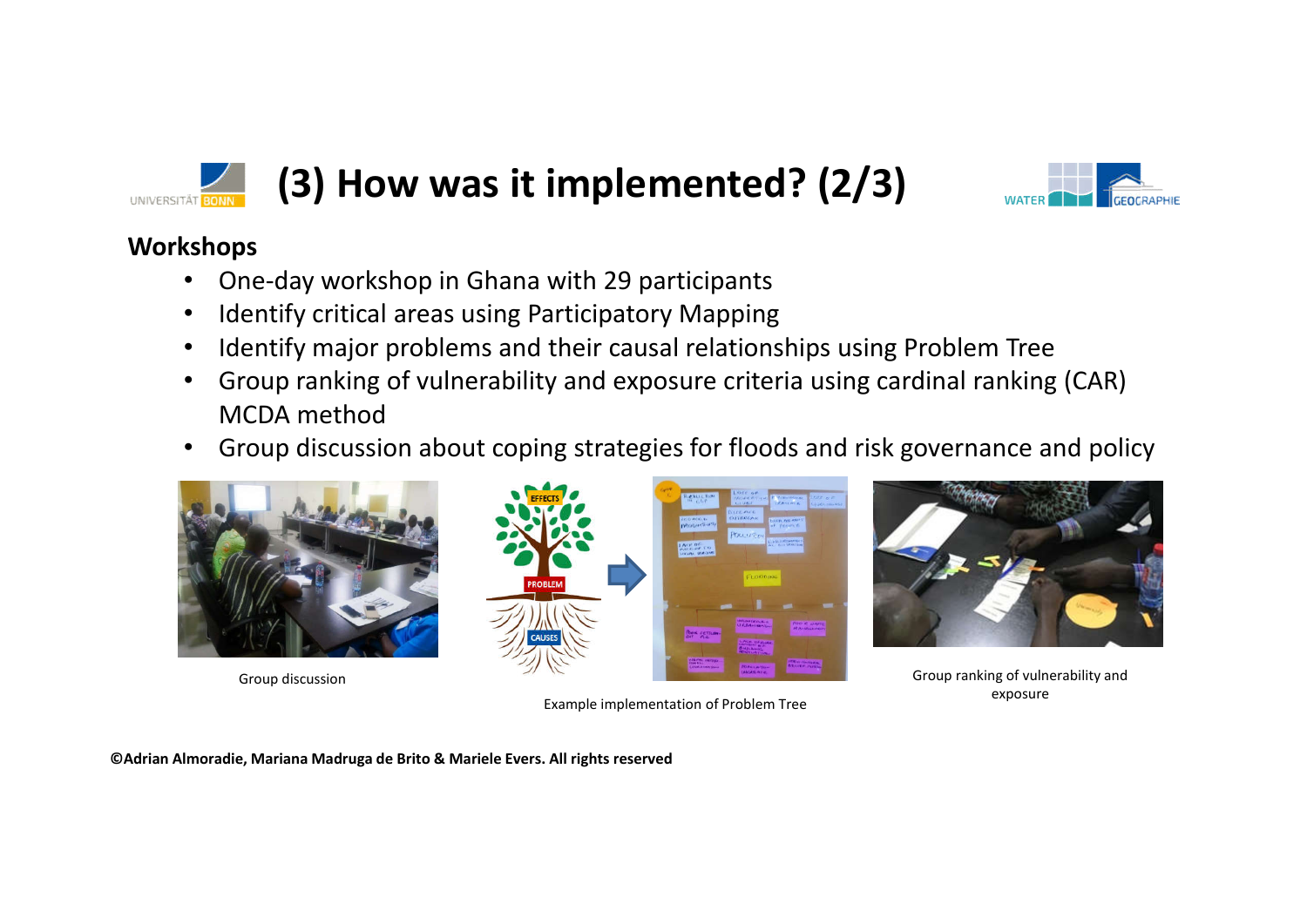

## **(3) How was it implemented? (3/3)**



Interviews institutions

- To capture information, knowledge, and perception that were not shared by the key stakeholders during the workshop
- 20 key institutions interviewed. Categorized into governance and implementation, security agencies and research and academia
- Questions related to measures, scenarios, modelling, vulnerability, disaster risk, sustainability, policy and governance and human capacity

Household interviews

- To analyse the risk perception of citizens
- Interviews in Accra, Kumasi and Northern region
- 1,469 residents in total were interviewed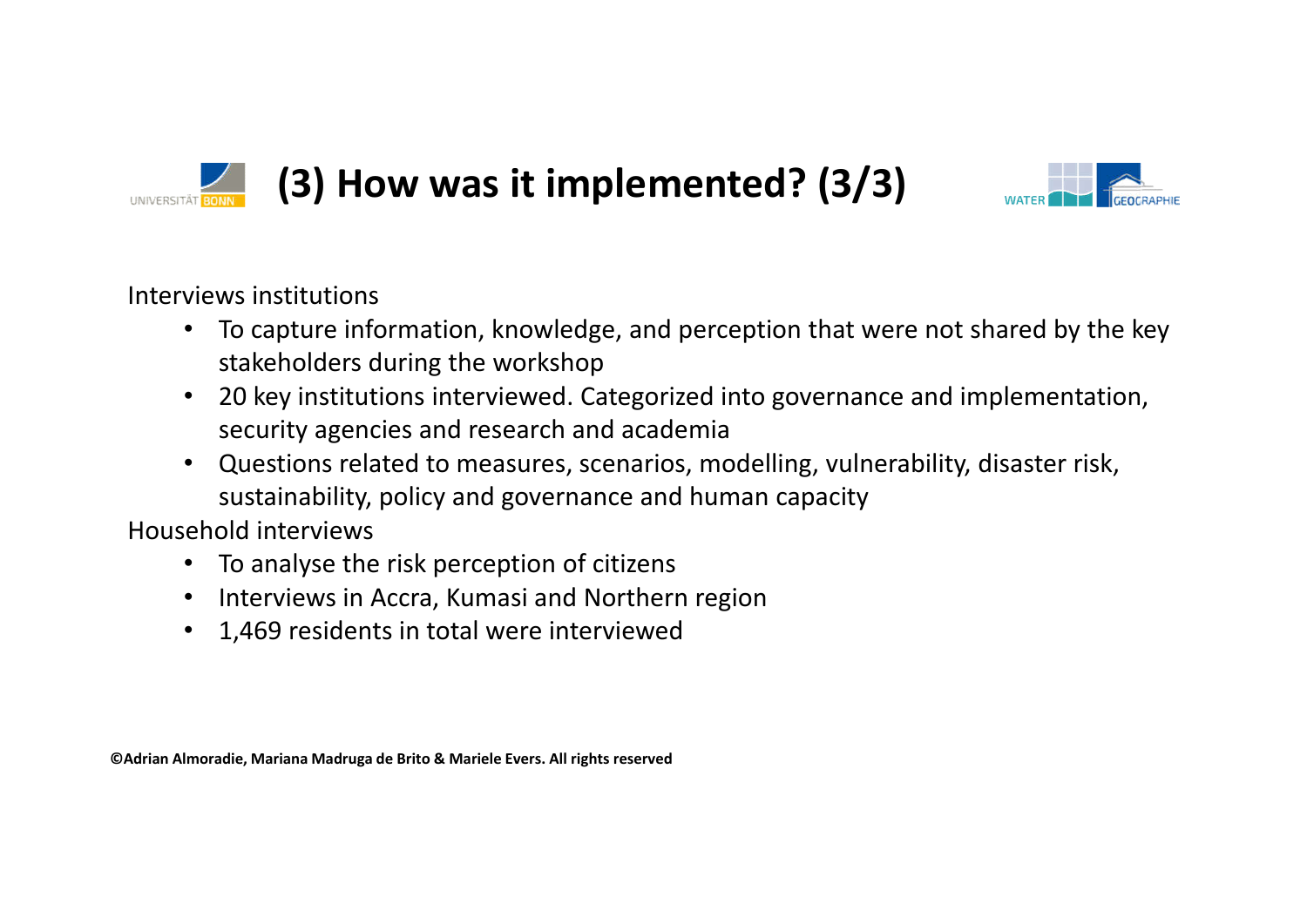

### **(4) What was the outcome?**



- (1) the most critical regions are Accra, Kumasi, and the White Volta river basin,
- (2) the most crucial aspects for reducing vulnerability and exposure are related with high population density, social hotspots and location of Critical Infrastructure,
- (3) FRM are unsustainable and unintegrated and it heavily relies on short-term projects and external funders
- (4) reliable data is scarcely available and communities need to be engage more in the planning and provision of information and data
- (5) there are weaknesses in flood early warning systems (FEWS), institutional collaborations, human capacity, trained FRM professionals and policy implementation
- (6) the most important vulnerability criteria are the existence of FEWS, disaster relief agencies, areas with a high density of children and poverty rate
- (7) the interviewed communities in Accra and Kumasi claimed that flood disasters are caused mainly by human activities and interventions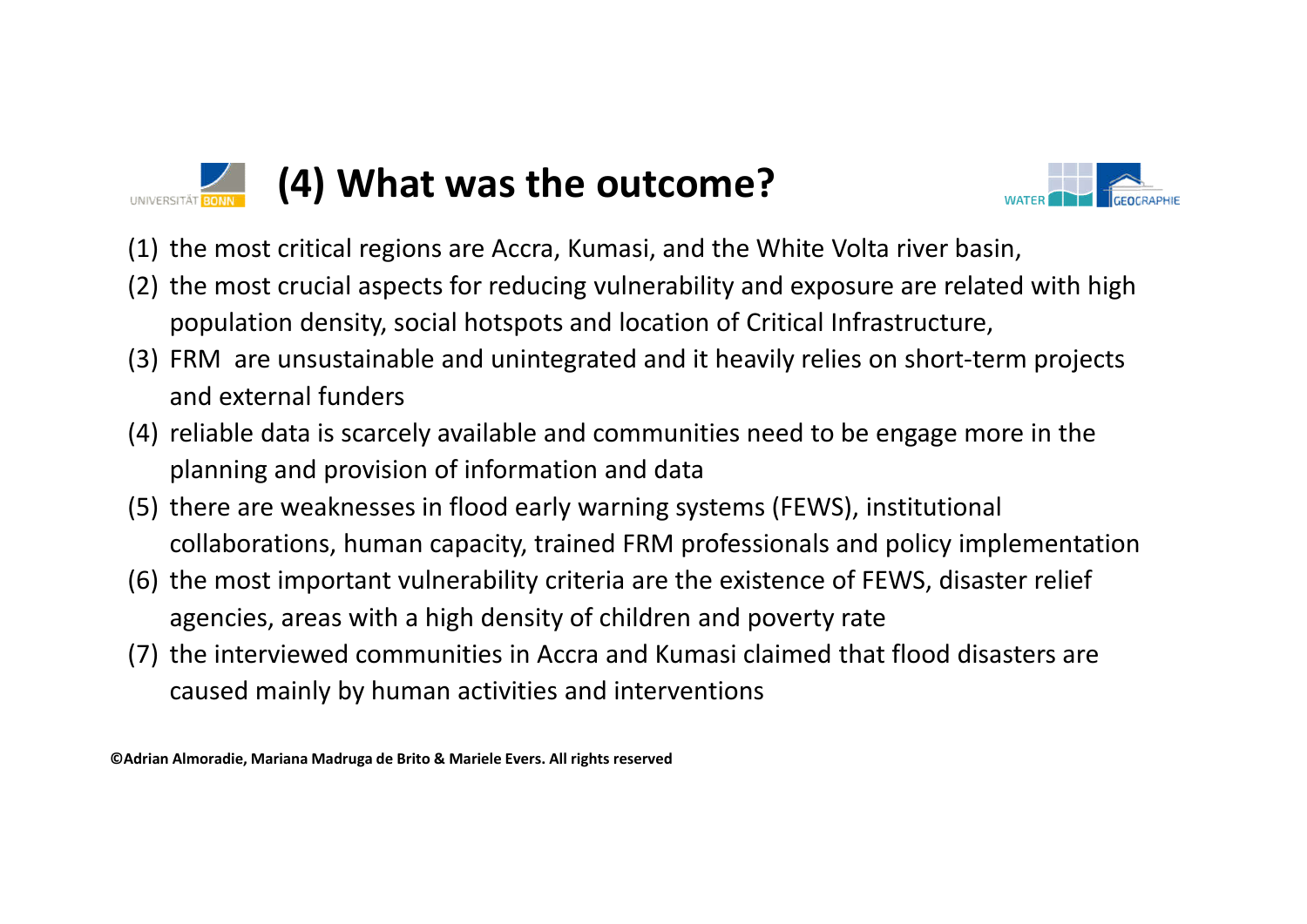



- The applied participatory multi-method approach proved to be useful to capture the factual situation of the FRM in Ghana, this was shown when cross-referencing the results of the different methods.
- The use of a participatory and inter and transdisciplinary approach allowed capturing a multitude of views as well as the stakeholders needs and requirements in terms of FRM.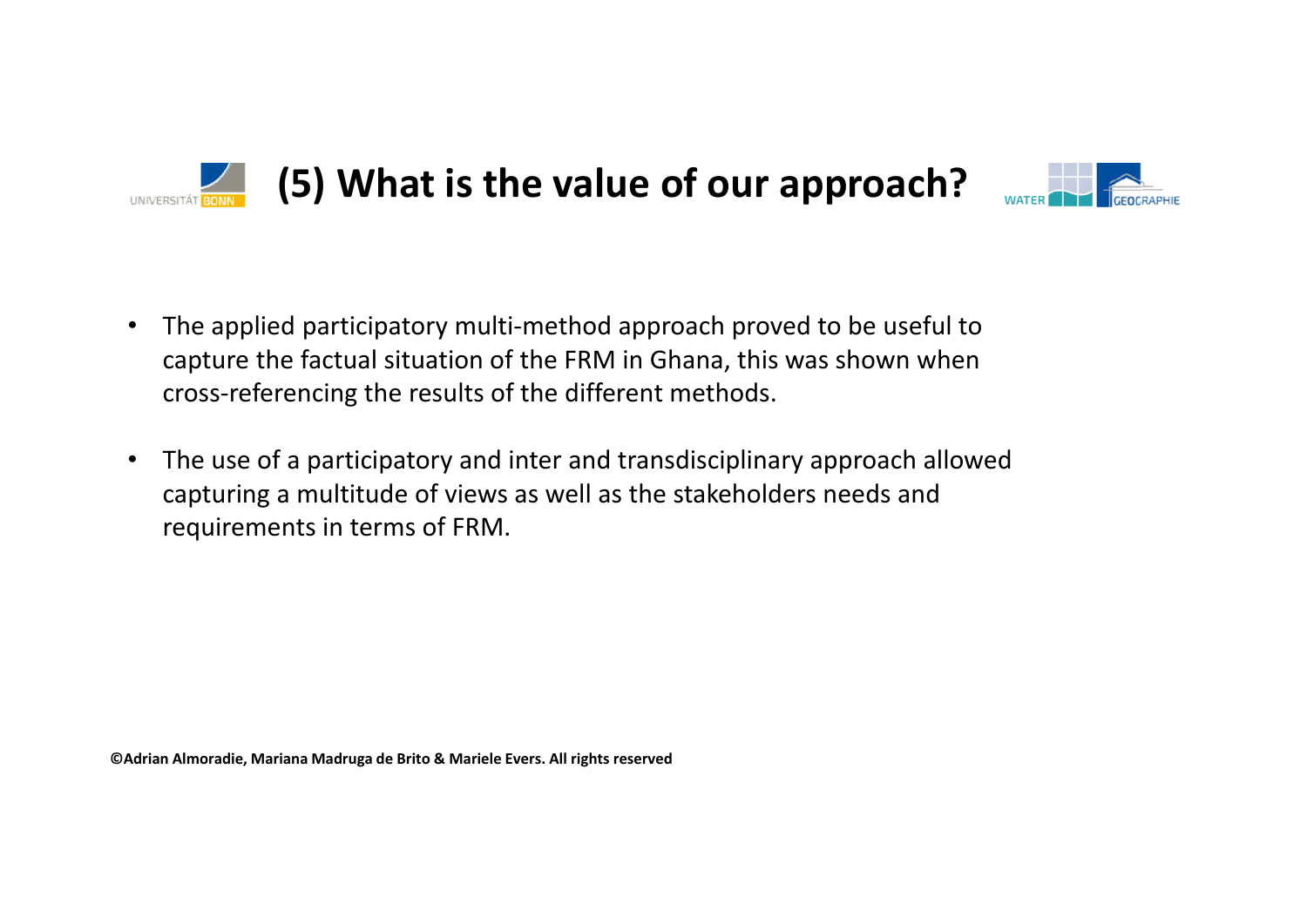



- What is your expert opinion of the presented research? We would be very glad to have your feedback to improve our approach for application to other case study.
- For further questions, inquiries and details please leave a comment or contact me adrian.almoradie@uni-bonn.de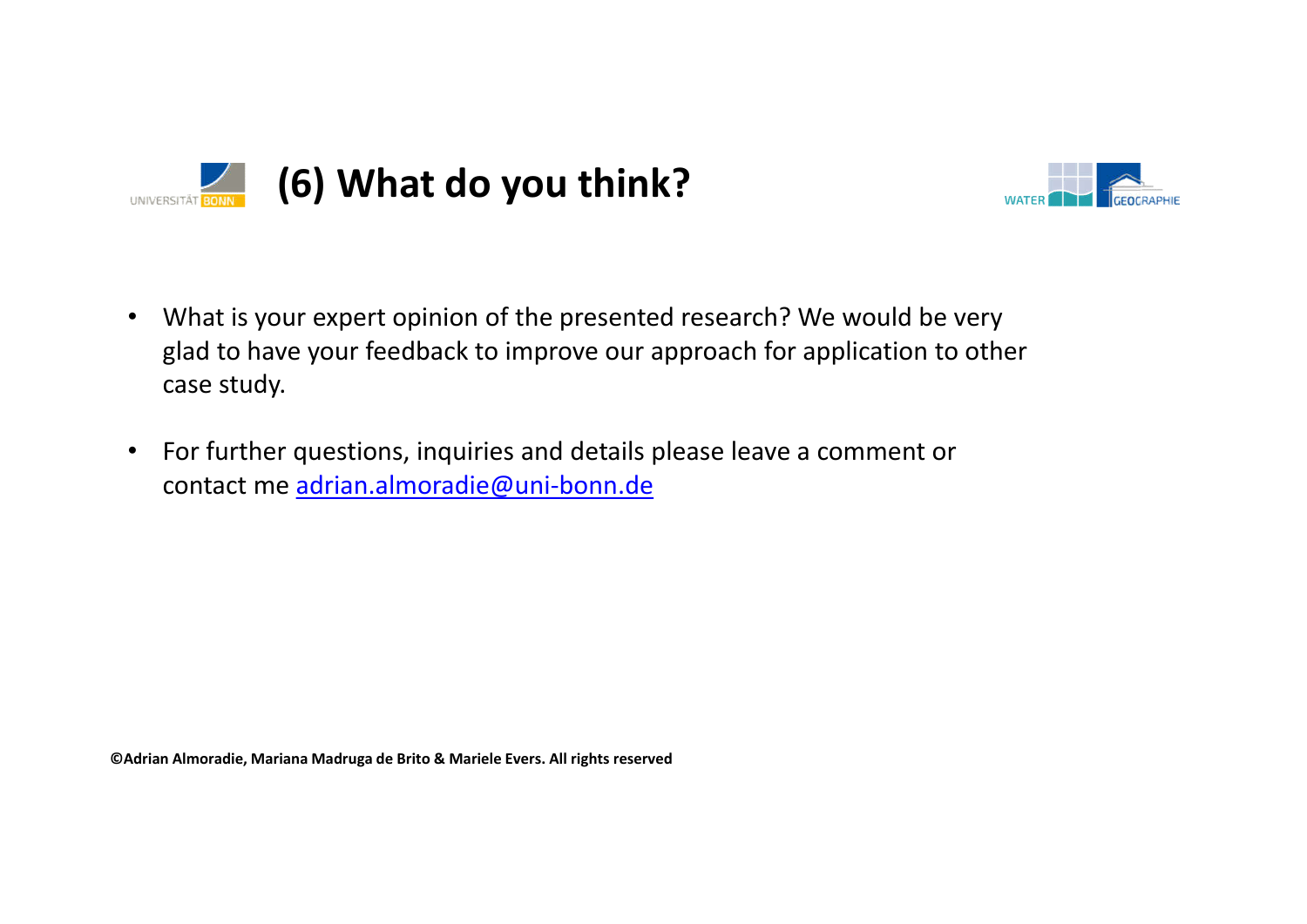



The understanding of the multifaceted nature of flood risk management (FRM) of a country requires the consideration of both social, technical as well as governance aspects. The inclusion of these components in the analysis and assessment of FRM allows comprehending the veracity of its interdependencies, its strengths and weakness that would, in turn, aid in improving the current system.

This paper presents an inter and transdisciplinary and participatory multi-method participatory approach to promptly assess Ghana's current FRM practices, describing the current gaps and opportunities for improving FRM. Here, we describe the challenges on its institutional, governance and implementation, scientific, technical and social capacity levels and potential ways forward. The methodological approach comprised a systematic literature review of 53 peer-reviewed articles, stakeholder analysis, engagement of stakeholders on workshops through focus group discussion and collaborative mapping, interviews with key individual stakeholders, and household surveys with 1,479 citizens living in flood prone areas. The stakeholders were identified and categorized into governance and implementation, academia and research and security agencies.